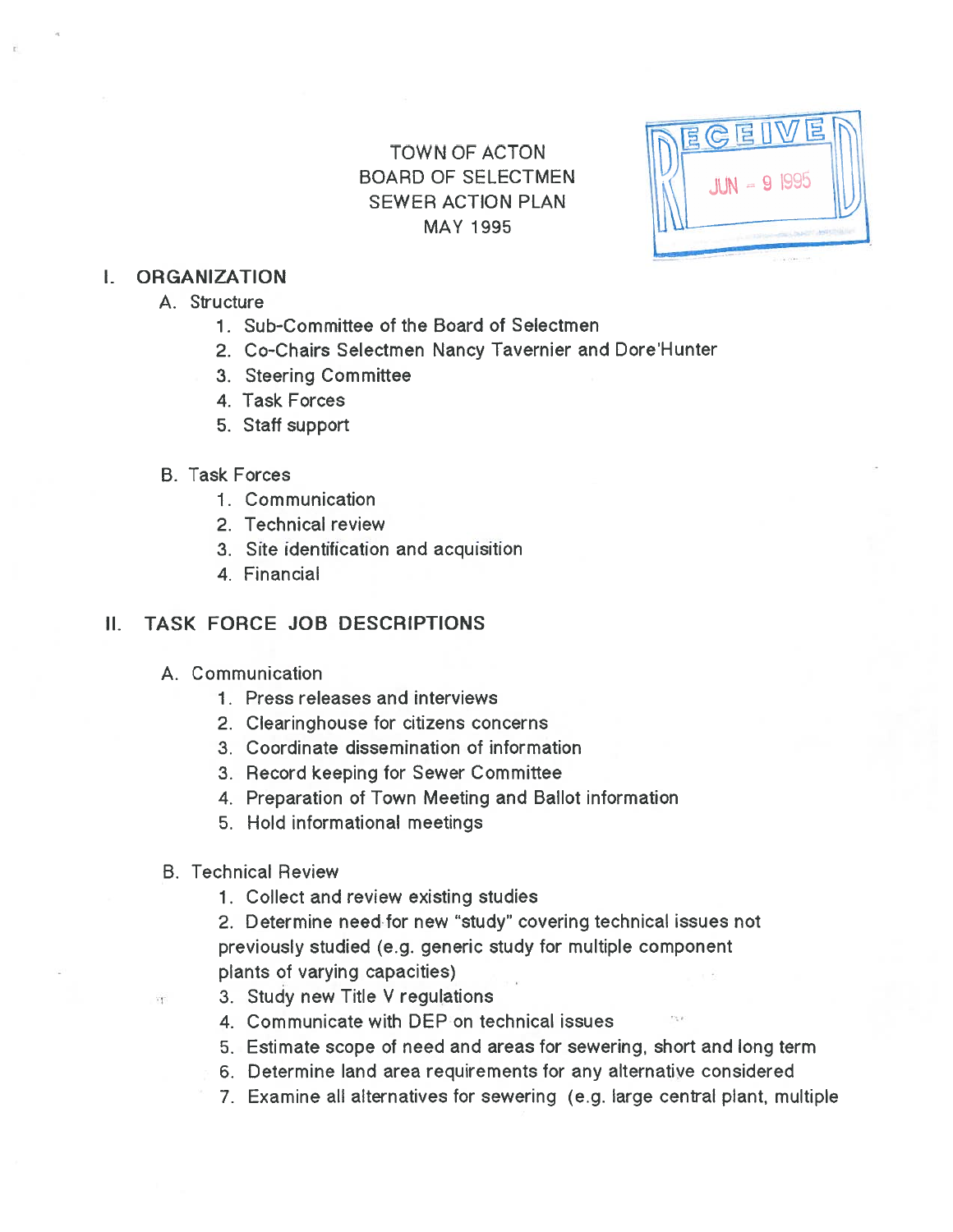small <sup>p</sup>lants, effluent into Assabet River, effluent sub-surface, on-site rehabilitation, in-ground leaching systems, mounded absorption systems, sand filter systems, gravity sewers, grinder pump systems, vacuum sewer systems, community leaching fields, no action).

C. Site Identification and Acquisition

1. Negotiate closure of Mill Corner issues

2. Review town-wide map of soils areas acceptable for sub-surface discharge.

3. Compile <sup>a</sup> list of parcels, vacant and non-vacant, within the good soil areas

4. Develop <sup>a</sup> proposal for land acquisition

- a. purchase
- b. lease
- C. privatization
- d. mineral rights
- e. takings

D. Financial (Suggest these Task Force responsibilities be assigned to Finance Committee in lieu of at-large citizen group)

1. Review previous Town Meeting votes

2. Determine availability of previously voted sewer appropriations

3. Estimate costs to town and to users of various options under consideration.

4. Estimate burden to homeowners, taxes, betterments, and fees.

5. Investigate all methods of local financing (e.g. tax levy, privatizing, betterments, enterprise sewer districts, user fees)

6. Investigate state and Fed. grants, loans

7. Consider year-end spending and/or free cash for needed studies to commence Mill Corner project and/or any other study needs

8. Tie-in policy recommendations (e.g. credit to homeowners who have replaced systems, discount to initial tie-in costs vs. later tie-in, reserving capacity for future growth)

### Ill. COMMITTEE COMPOSITION

- A. BOS(2)\*
- B. School Committee (1)\*
- C. Staff members: town  $(1)^*$  and schools  $(1)^*$
- D. FinComm (1)\*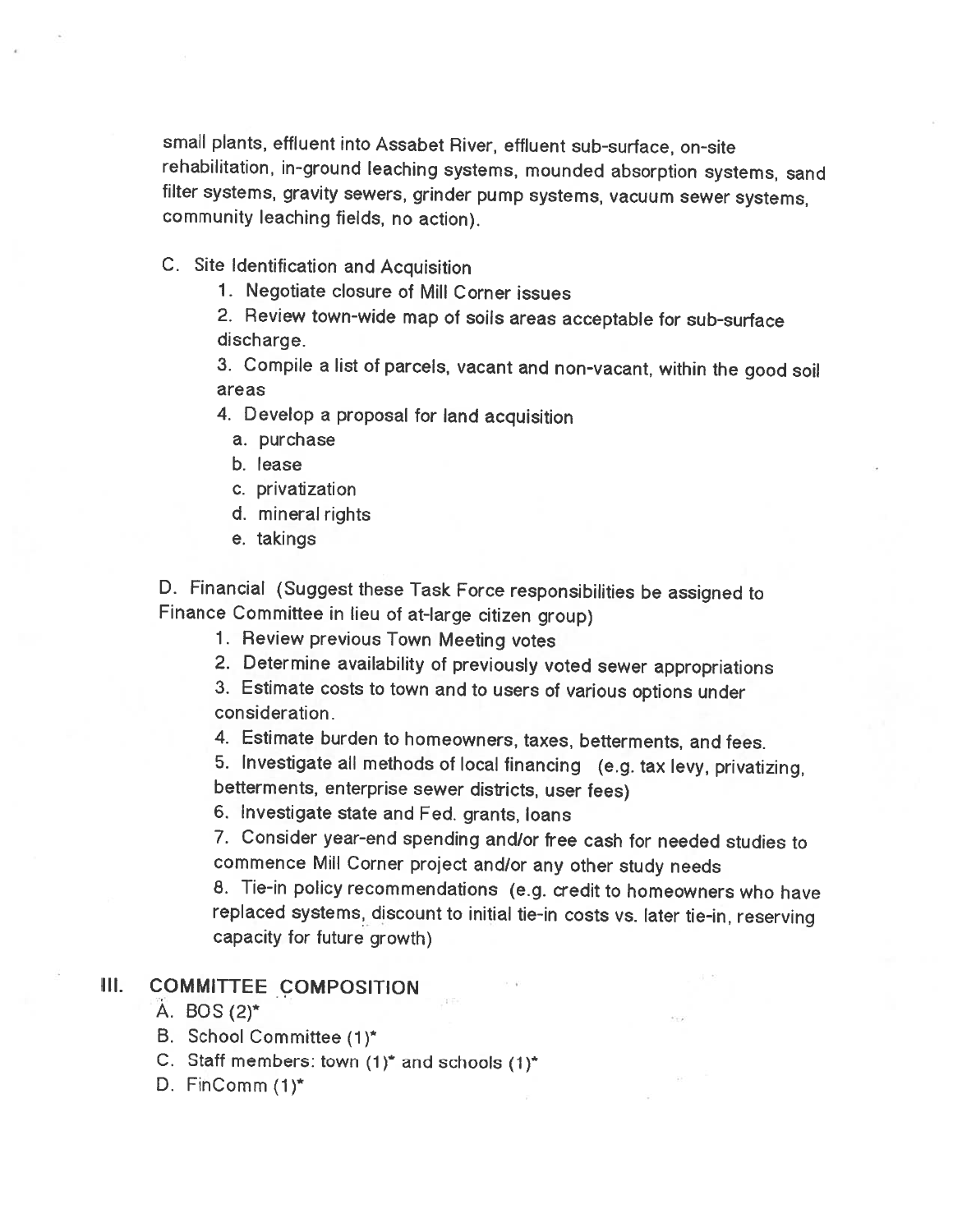E. BOH(1)\*

F. Planning Bd. (1)\*

G. Citizen-at-large\*

\* (9) Steering Committee members

G. Representatives from SARC, West Acton Planning Comm., Kelley's Corner Planning Comm., South Acton Planning Comm., Chamber of Commerce, Relators, Septage Haulers, Mill Corner, Builders, Citizen's Coalition, ACES, LWV

H. Citizens at large and from affected areas

IV. SEWER ACTIVITY BUDGET. (May need to request small appropriation from Fall Town Meeting to cover committee expenses, <sup>a</sup> more significant appropriation for additional studies).

- A. Study(s)
- B. Staff overtime or temporary help
- C. Legal advice (sewer district)
- D. Public relations
- E. Committee administrative expenses

### **V. TIMETABLE**

1995

June Advertise for Committee members (bypass VCC) July 1st Meeting hosted by BOS

Complete Mill Corner negotiations

August Continue meetings Publicize activities

September Develop specific <sup>p</sup>lan for Mill Corner

Form Task Forces

Begin technical review

Oct. - Dec. Special Town Meeting, if needed, for Mill Corner Project necessary approvals

Oct-Dec Identity specific locations for small solutions for Kelley's Corner, schools, South Acton area outside of center, or for